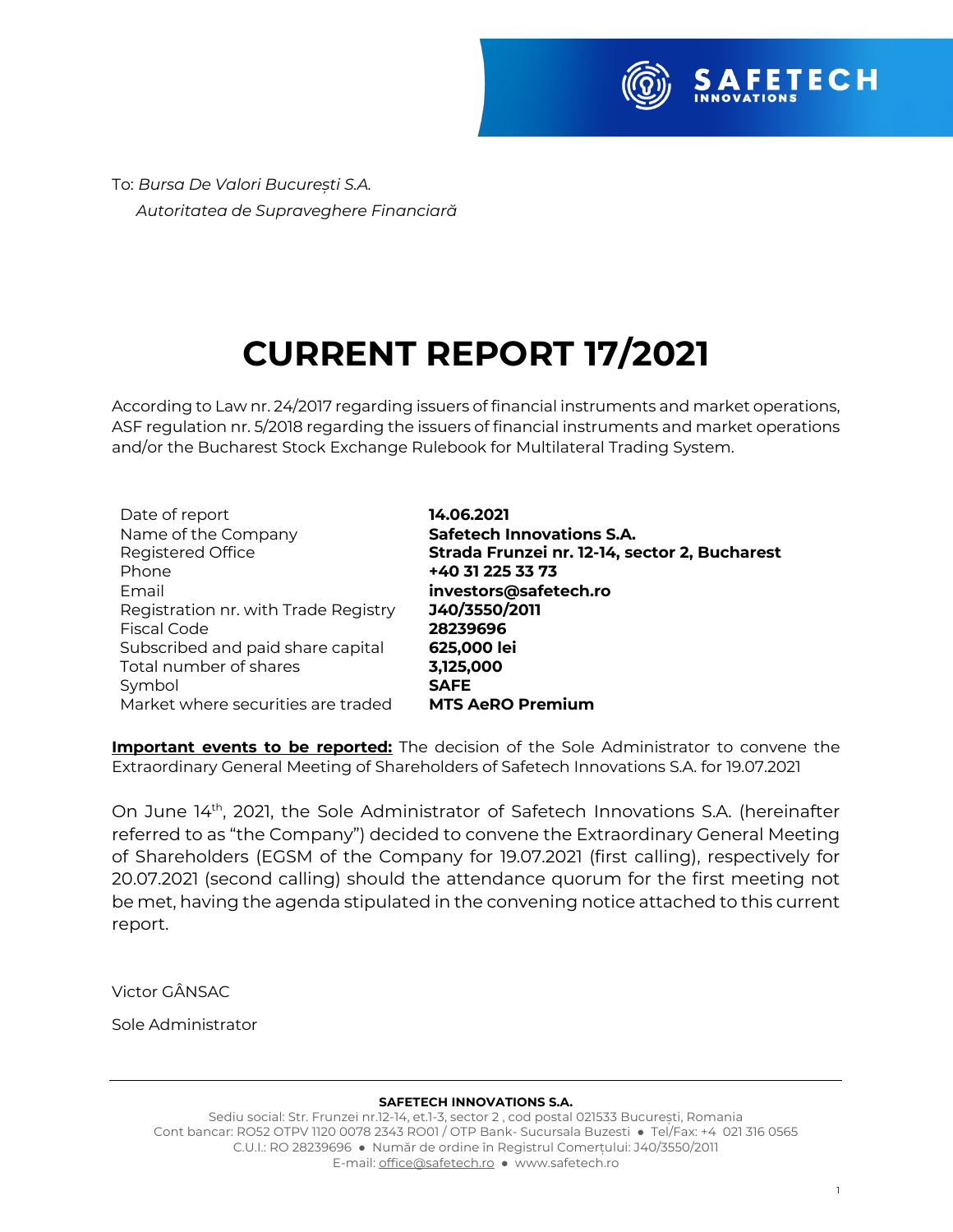

**Issuer:** The Sole Administrator of SAFETECH INNOVATIONS S.A.

# **CONVENING NOTICE FOR THE EXTRAORDINARY GENERAL SHAREHOLDERS MEETING OF SAFETECH INNOVATIONS S.A.**

The Sole Administrator of **SAFETECH INNOVATIONS S.A.,** a joint stock company based in Bucharest, 2nd District, 12-14 Frunzei Street, Floor 1 and 2, registered with the Trade Register Office under the Bucharest Tribunal under number: J40/3550/2011, having the sole registration no. 28239696 (hereinafter referred to as the "**Company"),** in accordance with the provisions of the Articles of Incorporation of the Company valid on the date of convocation, the provisions of Companies Law no. 31/1990, the provisions of Law no. 24/2017 regarding the issuers of financial instruments and market operations and the F.S.A. (in Romanian "A.S.F.") Regulation no. 5/2018 regarding the issuers of financial instruments and market operations, with subsequent amendments and completions,

# **HEREBY CONVENES:**

**THE EXTRAORDINARY GENERAL SHAREHOLDERS MEETING** (hereinafter referred to as "**EGSM**") for **19th July 2021**, at 11:00, at the registered office of the Company situated in Bucharest, 2<sup>nd</sup> District, 12-14 Frunzei Street, at floor no. 1.

If at the first calling the legal or statutory quorum of presence for holding the EGSM meeting is not met, the EGSM will be held on **20th July 2021,** at 11:00, in the same place and with the same agenda (second calling).

Only the Company's shareholders registered at the end of **07.07.2021** (hereinafter "**Reference Date**") in the register of shareholders kept by CENTRAL DEPOSITARY S.A. (in Romanian "Depozitarul Central S.A.) will be able to participate and vote at the EGSM meeting. ("Central Depository"). This Reference Date is also valid for the second calling.

# **The EGSM will have the following AGENDA:**

**I.** Approval of the increase of the share capital of the Company with the amount of **200,000 RON,** by issuing a maximum number of **1,000,000** new shares, each with a nominal value of **0.2 RON / share**, for the benefit of shareholders registered in the Shareholders Register kept by the CENTRAL DEPOSITORY S.A (In Romanian – Depozitarul Central S.A.) on the registration date, to be set forth by the Extraordinary General Shareholders Meeting according to item III on the agenda, related to the capital increase (hereinafter referred to as the "**Registration Date related to the share capital increase**").

### **SAFETECH INNOVATIONS S.A.**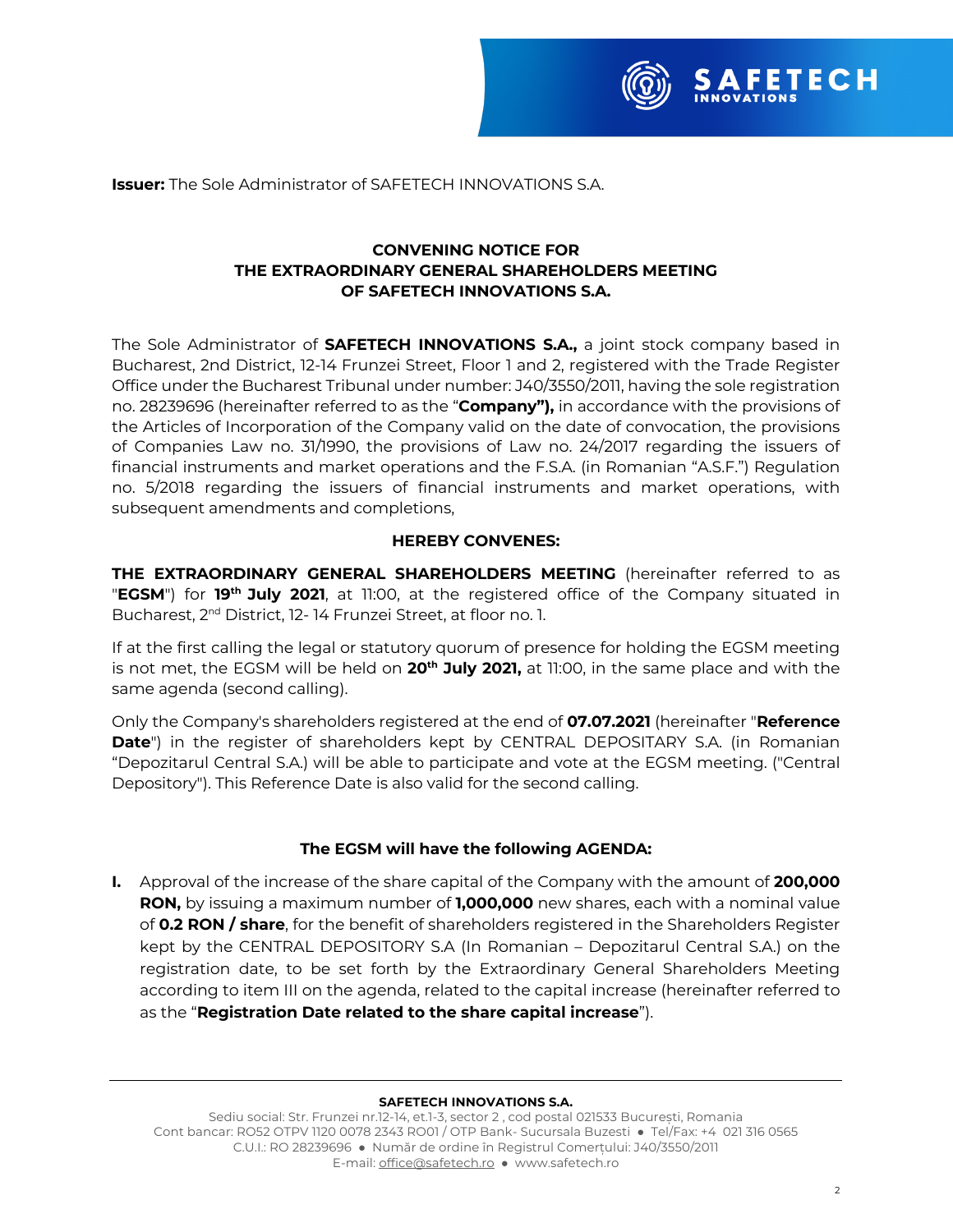

Consequently, the company's share capital will be increased from **3,125,000 RON** divided into **15,625,000 shares,** each with a nominal value **of 0.2 RON,** to the amount of **3,325,000 RON** divided into **16,625,000** shares with a nominal value **of 0.2 RON.**

The increase of the share capital is made in the following conditions:

# **1. By offering newly issued shares to be subscribed by:**

- a. the shareholders of the Company registered in the register of shareholders on the Registration Date related to the increase of the share capital, who hold preference rights that were not transferred during the preference rights trading period;
- b. the persons who acquired, during the preference rights trading period, preference rights from the shareholders registered in the Company's shareholders register available on the registration date related to the increase of the share capital;
- c. If, after the expiry date of the period for exercising the preference rights, any unsubscribed shares are still available, they will be offered for subscription within an offer addressed to a maximum number of 149 investors (known as "**private placement**") at an issuing price **equal to 105%** of the price in the first stage, according to the mathematical formula: "Price in the second stage = share price in the first stage \* 1.05".
- **2.** The preference rights will be tradable within the SMT-AeRO Multilateral Trading System, administered by the Bucharest Stock Exchange, in accordance with the specific regulations of this market, according to the provisions of the Public Offering Prospectus for the capital increase, which will be approved by the Financial Supervision Authority (in Romanian - ASF) and with the specific regulations of the market on which they will be traded.
- **3.** According to the law, the total number of preference rights is equal to the total number of shares registered in the register of shareholders of the Company, held by CENTRAL DEPOSITORY S.A., on the registration date related to the capital increase. Consequently, each shareholder registered in the register of shareholders on the registration date related to the share capital increase will have a number of preference rights equal to the number of shares held by that shareholder (and registered in the register of shareholders of the Company, held by DEPOZITARUL CENTRAL SA , on the registration date related to the capital increase).
- **4.** For the subscription of a newly issued share, within the stage of exercising the preferential rights, **a number of 15.625 preference rights is required.**

Therefore, a holder of preference rights (either a shareholder registered on the reference date related to the capital increase, who did not transferred his preference rights, or a

### **SAFETECH INNOVATIONS S.A.**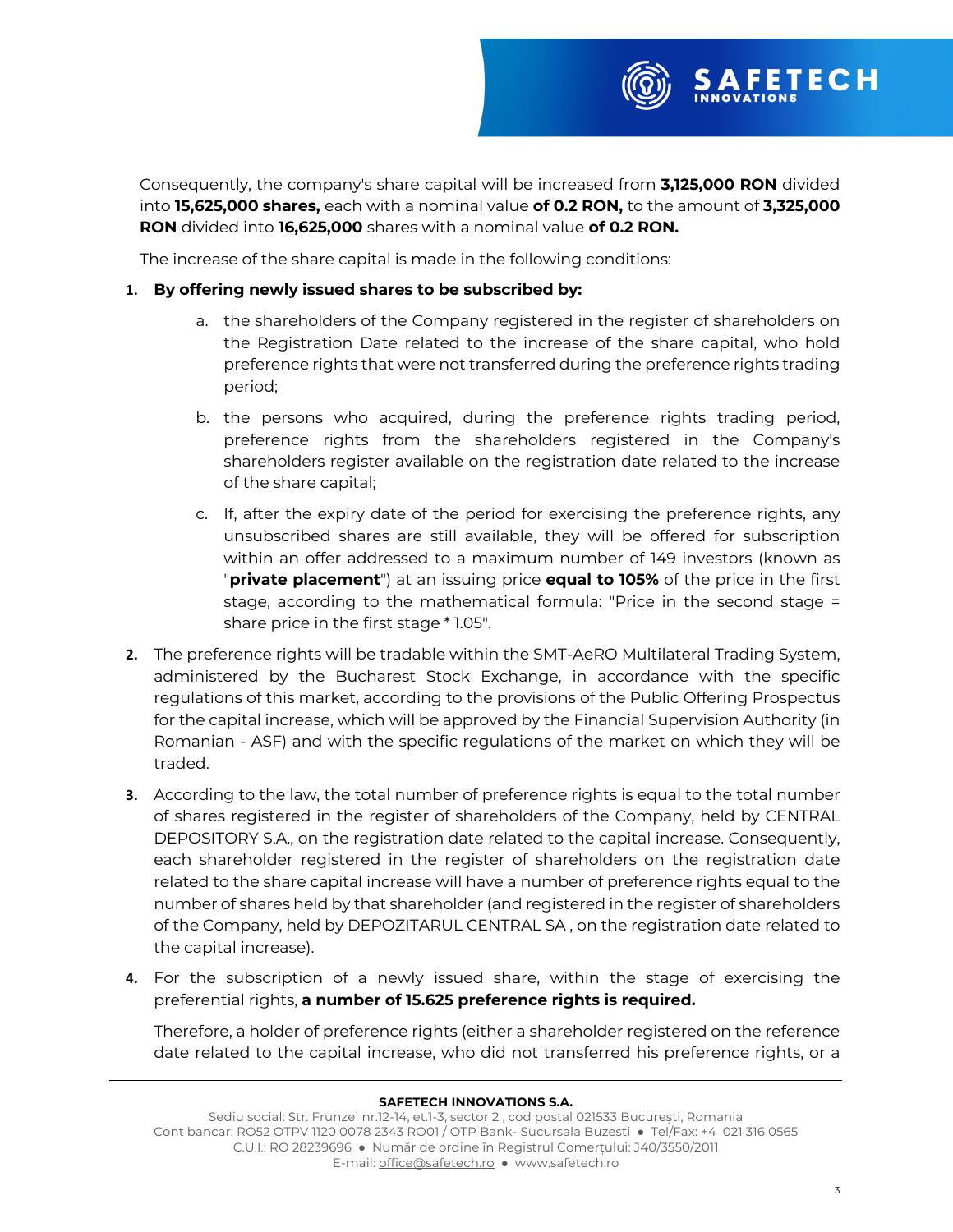

buyer of preference rights from the shareholders registered in the shareholders' register on the Registration related to the capital increase) may acquire a maximum number of newly issued shares calculated by dividing the number of preference rights held by the respective holder on the Registration Date related to the capital increase, to the number of preference rights necessary to subscribe a new share.

If the calculations show that the maximum number of shares that can be subscribed during the stage of exercising the preference rights is not a natural number, the maximum number of shares that can be effectively subscribed will be rounded down to the immediately lower natural number.

- **5.** The subscription period of the shares within the stage of exercising the preferential rights will be 31 days from the date established in the prospectus approved by ASF, the date which will be prior to the Registration Date related to the capital increase and the date of publication of the decision in Official Gazette of Romania**.**
- **6.** The price at which the holders of the preference rights will be able to subscribe will be the average trading price calculated for the last 30 days prior to the date of submission the offer prospectus for approval by ASF, to which a **25% discount** is applied, according to the mathematical formula: "**Issue price = average trading price in the last 30 days \* 0.75**".
- **7.** The newly issued shares, remained unsubscribed at the stage of exercising the preference rights, will be offered within the offer addressed to a maximum number of 149 investors (known as "private placement") at a price that will **be equal to 105%** of the price in the first stage of the increase, **described in point 6**, according to the mathematical formula: "**The price in the second stage = the share price in the first stage \* 1.05**".
- **8.** The shares remaining unsubscribed after their offering within a "private placement" will be canceled by the decision of the sole administrator which sets forth the effective results of the share capital increase and approves the amendment of the articles of association, following that the value of the share capital increase will be determined by referring to the shares actually subscribed within the stages mentioned in the points above.
- **9.** The share capital increase is made in order to expand the issuer's activity, by establishing two new companies in the United Kingdom of Great Britain and Northern Ireland and in the United States of America, entities that will be responsible for promoting and selling Safetech Innovations solutions and services on foreign markets.
- **II. Approval of the power of attorney of the Sole Administrator, Mr. GANSAC Victor to carry out all the necessary steps for or in connection with the implementation of the**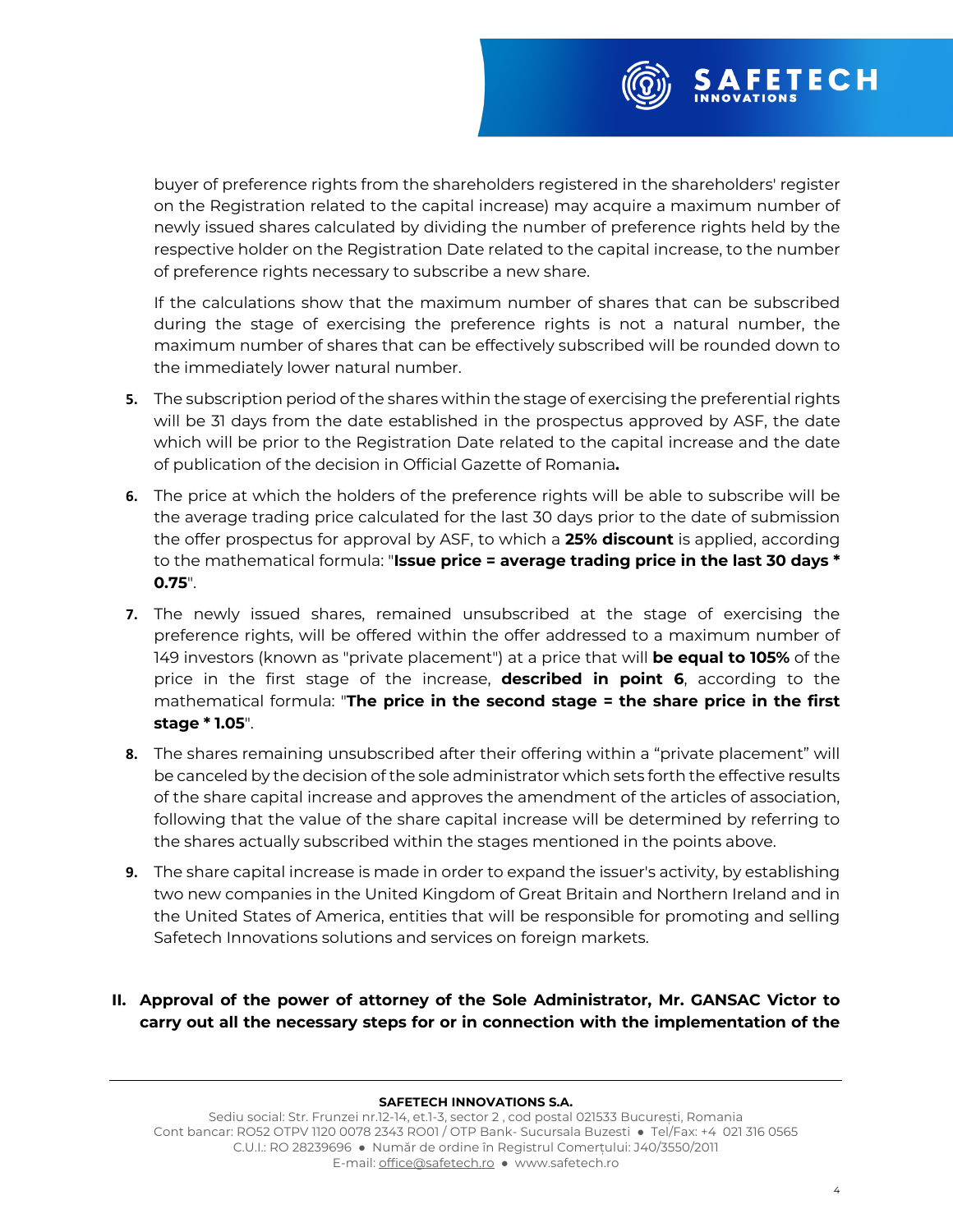

- a. Representation of the Company, with full powers and authority for the selection and contracting of intermediaries, consultants (as defined by capital market legislation) and, in general, of service providers who will support the Company for the implementation of the capital increase decision as well as the negotiation, drafting, signing, altering contracts, addendums and, in general, of any documentation that will be concluded for their contracting;
- b. Representation of the Company, with full powers and authority to draft and sign, in the name and on behalf of the Company, all documents that will be necessary or appropriate for / in connection with the implementation of the capital increase mentioned above (including but not limited to the offer prospectus, the prospectus / proportionate prospectus for the exercise of the right of preference according to the EC Regulation 809/2004, declarations, etc.).
- c. establishing the conditions and details regarding the implementation and effective development of the share capital increase, e.g.:
	- establishing the subscription period and the payment methods;
	- details regarding the trading of preference rights on the relevant market Administered by the Bucharest Stock Exchange
	- establishing the manner of conducting the private placement (by direct transfer or using the BVB trading system);
	- cancellation of unsubscribed shares;
	- adopting all the necessary decisions for the implementation of the decision to increase the share capital;
	- the modification and updating of the Company's Articles of Incorporation in order to reflect the result of the share capital increase approved above.
- **III.** Approval, for the above capital increase operation, of the **registration date** (**proposal: 31.08.2021**), **of the ex-date** (**proposal: 30.08.2021**).
- **IV.** Approval of the date of **01.09.2021** as the date of crediting in the accounts of financial instruments opened in the system of the Central Depository S.A. of the preferential rights, respectively the **date of payment,** according to art. 173 para. 9 and art. 178 para. 4 of the ASF Regulation no. 5/2018.
- **V.** Approval of setting up two companies, partially owned by the Company, as an associate with at least **67% share capital ownership**, with the aim of expanding the company's activity abroad, as follows:

### **SAFETECH INNOVATIONS S.A.**

**FETECH**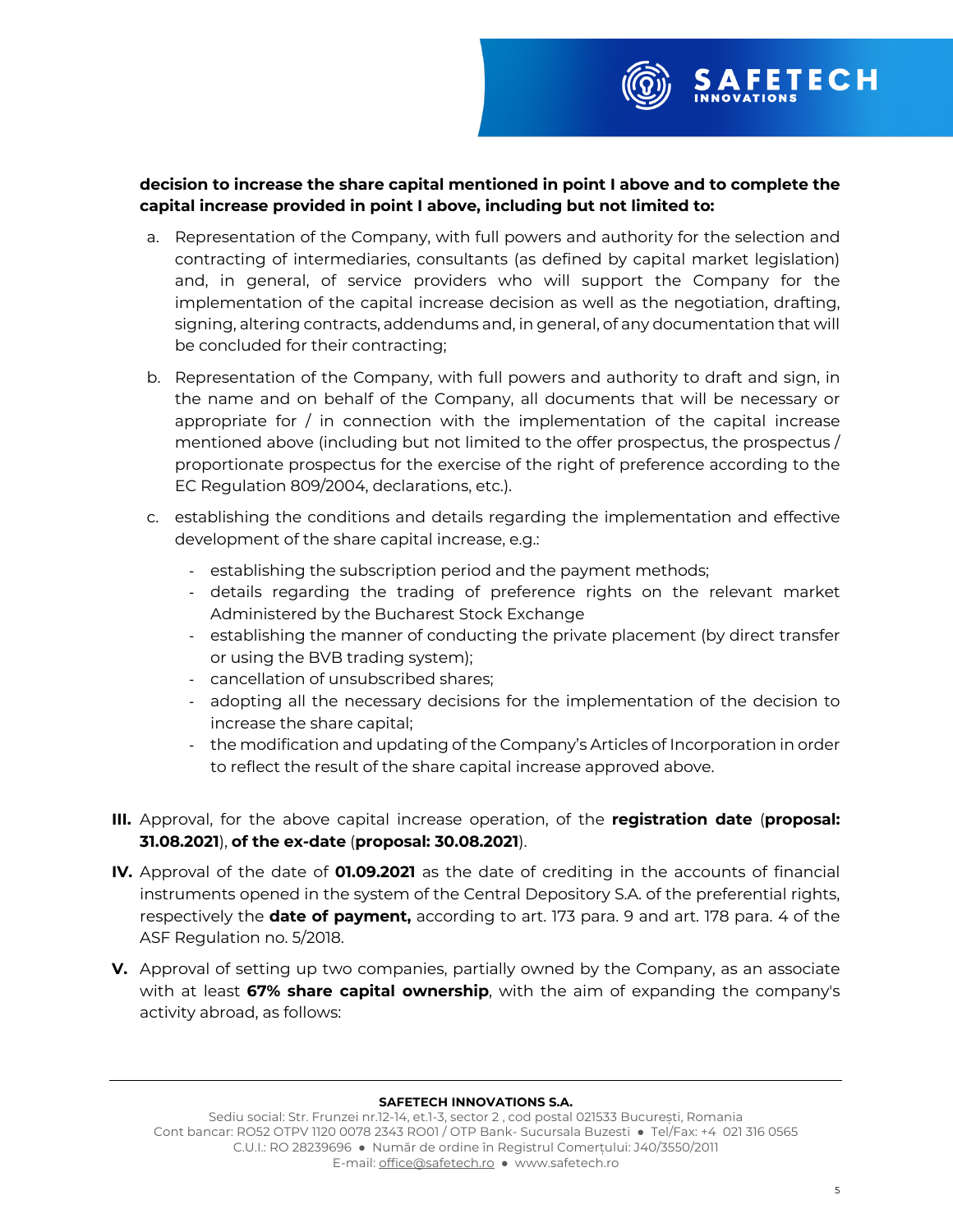

- A company will be set up in the **United Kingdom of Great Britain and Northern Ireland**, in the form of a company that will operate in accordance with the legislation of the United Kingdom of Great Britain and Northern Ireland and will be headquartered in **London, United Kingdom of Great Britain and Northern Ireland**;
- A company will be set up in the **United States of America**, in the form of a company that will operate in accordance with the legislation of the United States of America, and will be headquartered in **Reston, Virginia, United States of America**.

In both companies**, at least 67% of the share capital** will be owned by **Safetech Innovations S.A**. and **the rest of share capital will be owned by** a limited liability company registered in the United Kingdom of Great Britain and Northern Ireland, **Astaria Sec Ltd.**

At the same time, in order to achieve the present item on the agenda, **Safetech Innovations S.A**. will partner with the limited liability company registered in the United Kingdom of Great Britain and Northern Ireland, **Astaria Sec Ltd.**

**VI.** Approval of the alteration of the Articles of Incorporation of the Company, in accordance with those mentioned below and implementation of the altered provisions into an updated new Articles of Incorporation:

# **Letters a) and b) of Article 15.5 are completed and amended as follows**:

"**15.5***. For the validity of the deliberations of the Extraordinary General Assembly are necessary:*

*a) at the first convocation, the presence of the shareholders representing at least 50% of the total number of voting rights, and the decisions to be taken with the majority (50% + 1) of the votes held by the present or represented shareholders;*

*b) at the second convocation, the presence of the shareholders representing at least 25% of the total number of voting rights, and the decisions to be taken with the majority (50% + 1) of the votes held by the present or represented shareholders.* "

**VII.** Authorization and empowerment of the Sole Director of the Company, with the right of substitution / sub delegation, in order to sign any documents (including EGSM decisions and updated articles of incorporation of the Company that reflect the amendments approved according to the decisions of extraordinary general meeting of July 19, 2021) and to undertake any necessary formalities in order to implement, submit, register and publish the EGSM decisions and / or the operations approved by it, including the representation of the Company before any national and/or international authorities for this purpose.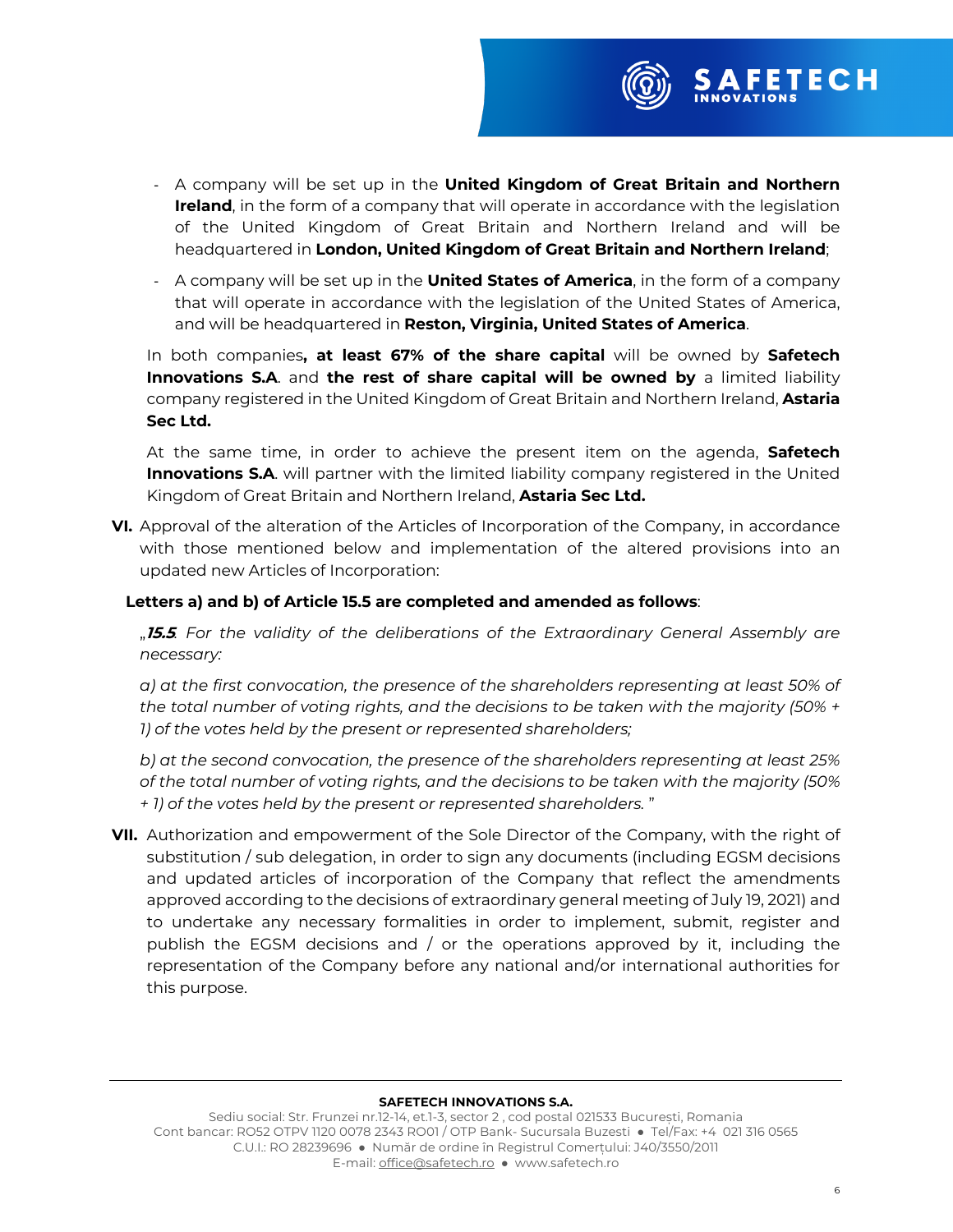

## **GENERAL INFORMATION REGARDING AGEA:**

**Note: In view of the measures imposed by the Romanian authorities in connection with the prevention of the spread of COVID-19, Safetech Innovations SA recommends and encourages its shareholders:** 

- **to access the informative materials and the forms for EGSM in electronic format, from the dedicated website (https://www.safetech.ro/ro/investors/) avoiding, as much as possible, the collection of them from the registered office of Society,**
- **To access and exercise their right to vote within the EGSM through the online platform, in accordance with the procedure presented below,**
- **to vote by mail, according to the instructions below,**
- **to use, as far as possible, e-mail communication with extended electronic signature to the detriment of the transmission of documents by post or courier and**
- **to constantly check the page dedicated to investors https://www.safetech.ro/ro/investors/ for news regarding the organization of EGSM.**

# **1. The right to introduce new items on the agenda. The right to present draft decisions for the items included or proposed to be included on the agenda.**

In accordance with Art. 1171 para. (1) of the Companies Law no. 31/1990 ("**Companies Law"),** art. 92. para. (3) of Law 24/2017 on issuers of financial instruments and market operations ("**Law on Issuers**"), art. 189 of Regulation no. 5/2018 regarding the issuers of financial instruments and market operations 4 ("I**ssuers Regulation**"), and art. 13.8 of the Articles of Incorporation of the Company, one or more shareholders representing, individually or together, at least 5% of the share capital has / have the right to:

- (i) introduce new items on the agenda of the EGSM, each item being accompanied by a justification, or a draft decision proposed for approval by the general assembly; and
- (ii) present draft decisions for the items included or proposed to be included on the agenda of the EGSM.

The rights mentioned above can be exercised only in writing, or by transmission to the registered office of the Company in Bucharest, 2nd District, 12-14 Frunzei Street, floor 1 and 2, by post or any form of courier with acknowledgment of receipt, whether registered in electronic form to which an extended electronic signature has been incorporated, attached or logically associated, according to Law no. 455/2001 regarding the electronic signature, at the address: investors@safetech.ro, so that the requests are received until **30.06.2021,** included**.** The proposals will be accompanied by the following shareholder identification documents: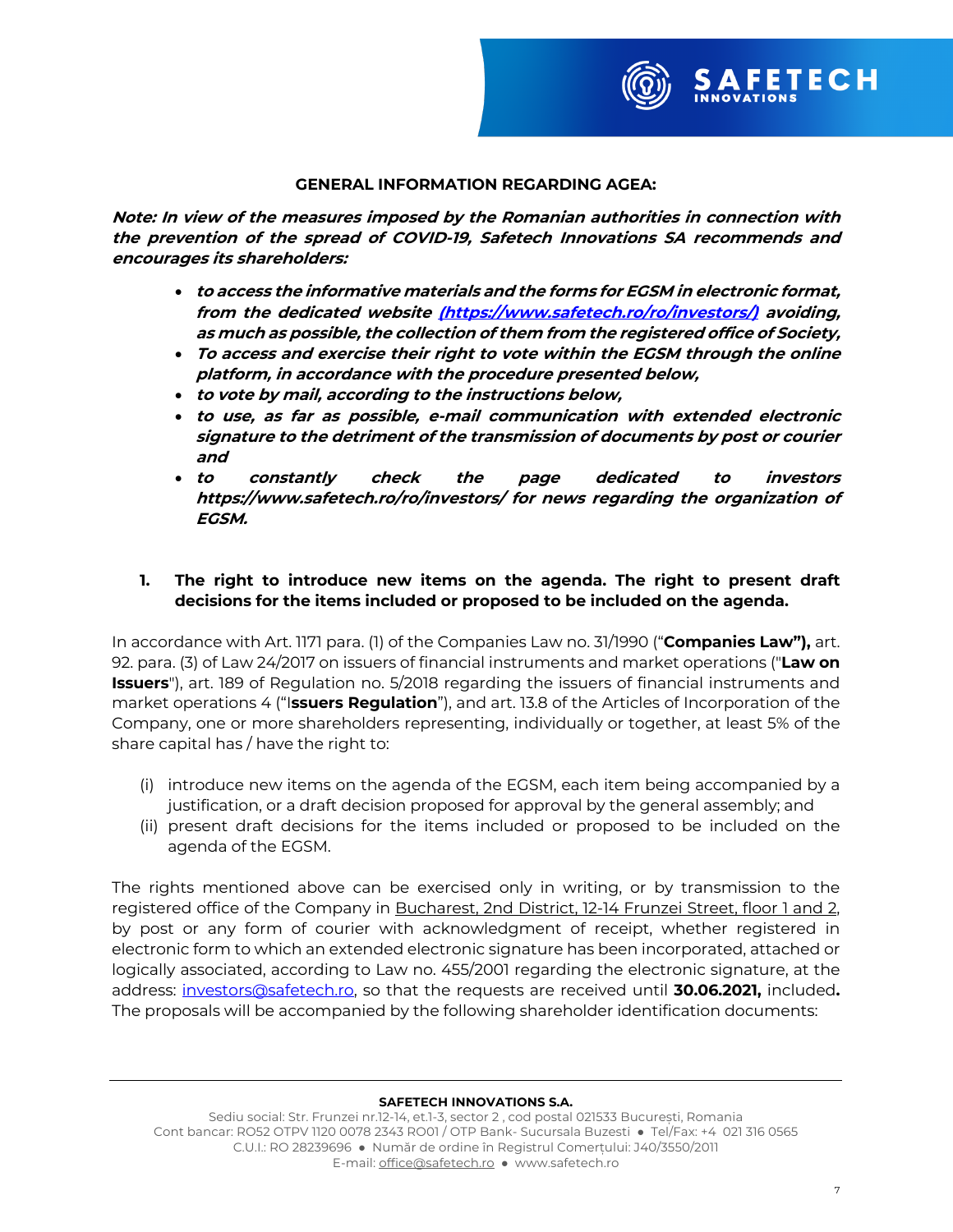

**A. Natural person shareholder:** copy of the identity document (allowing its identification in the list of shareholders of the Company issued by the Central Depository);

**B. Legal entity shareholder:** copy of the identity document of the legal representative of the legal person shareholder, accompanied by a certificate issued by the Trade Register or another document issued by a similar authority in the state where the shareholder is registered, issued no later than 30 days before the date of publication of the convening notice of the general meeting and within the validity term, which would allow the identification of the shareholder in the list of shareholders of the Company issued by the Central Depository and which, if the Central Depository was not informed in time about the change of legal representative of the shareholder, to prove the quality of legal representative of the person submitting the proposals.

The documents presented in a language other than Romanian or English will be accompanied by the translation made by an authorized translator, the legalization / apostille of the translation not being necessary. The agenda completed with the points thus proposed by the shareholders will be published at the latest on **06.07.2021**.

## **Informative materials and questions on the agenda**

Starting with the date of publication of the convocation and until the date established for the EGSM, they can be obtained by shareholders from the registered office of the Company in Bucharest, 2nd District, 12-14 Frunzei Street, floor 1 or consulted online on the Company's website: https://www.safetech.ro/ro/investors/, in Romanian and English, the following documents:

(a) the convening notice of the the EGSM,

(b) the documents to be presented at the meetings of the EGSM (informative documents regarding the EGSM agenda an any other materials containing information on the items on the agenda),

(c) the situation regarding the total number of shares issued and the voting rights at the date of convening, (d) the special powers of attorney for the EGSM,

(e) voting forms by correspondence for the EGSM,

(f) draft decisions proposed for approval by the EGSM.

Each shareholder, regardless of the participation held in the share capital of the Company, has the right to ask questions regarding the items on the agenda of the EGSM. The questions will be sent:

- in writing at the registered office of the Company in Bucharest, 2nd District, 12-14 Frunzei Street, floor 1 and 2 or
- by electronic means to the e-mail address: investors@safetech.ro, so that the requests are received by the Company until **19.07.2021, at 11:00.**

The shareholders who did not send the questions until **19.07.2021, at 11:00**, can address them directly within the EGSM, in person or through the online platform for the meeting.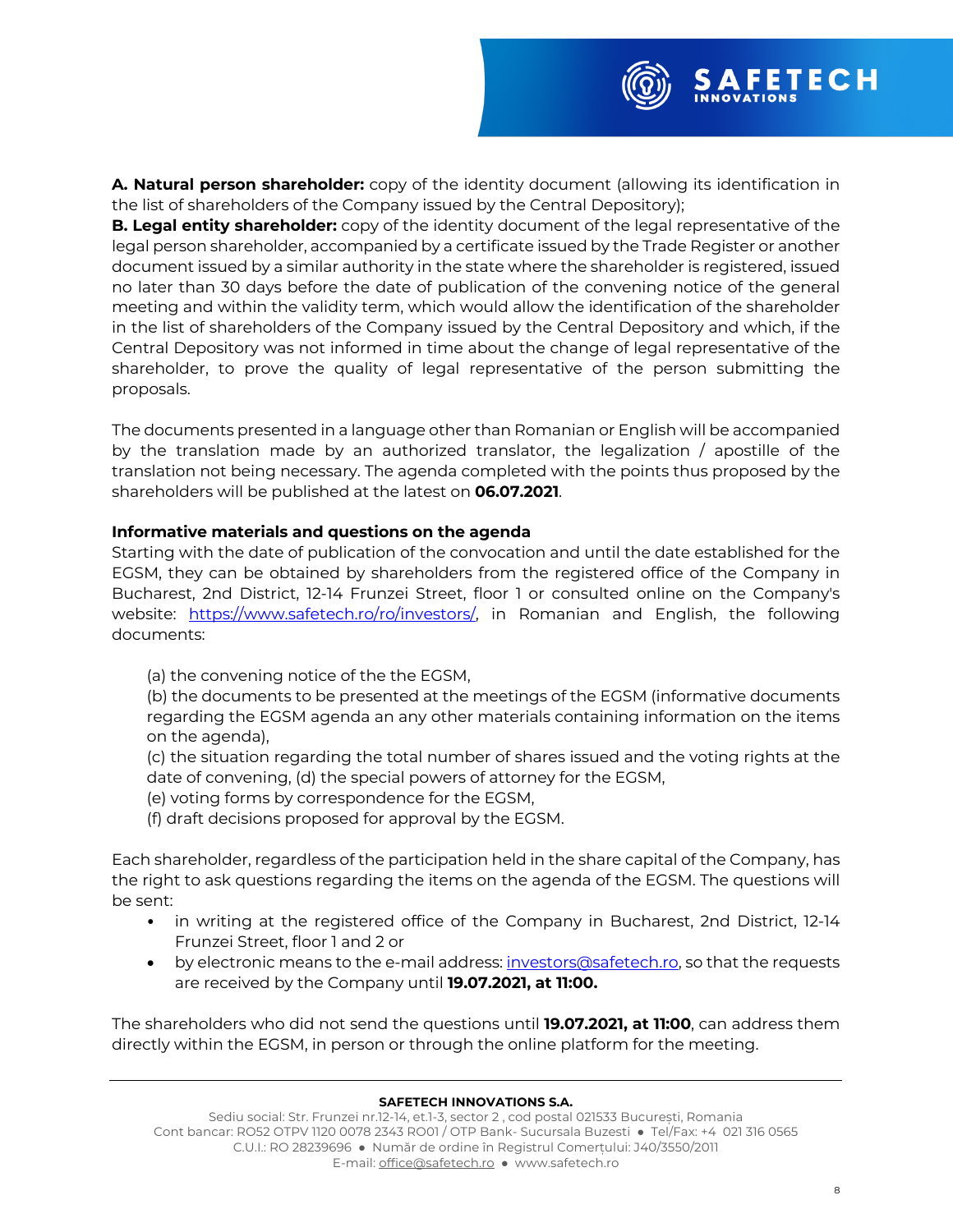

# **2. Participation in the EGSM**

According to the legal provisions in force, only the persons who are registered as shareholders at the end of **07.07.2021 (reference date**), according to the records kept by the Central Depository at that date, have the right to participate and vote in the Assembly.

Shareholders registered in the register of shareholders on the reference date may participate in the EGSM:

- **in person (physically or online),**
- **by correspondence,**
- **by representative on the basis of special / general power of attorney.**

The access of shareholders entitled to participate in the EGSM is allowed by verifying their identity, made in the case of individual shareholders with the identity document or in the case of legal entities and shareholders represented with representation documents as described in this procedure.

The shareholders may be present in person or may be represented in the EGSM, either by their legal representatives, or by other representatives who have been granted a special / general power of attorney, under the conditions of art. 92 paragraph (10) of Law no. 24/2017 regarding the issuers of financial instruments and market operations.

The shareholders have the obligation to give, within the special power of attorney form, specific voting instructions to the person who represents him, for each item registered on the agenda of the Meeting.

The representation of the shareholders in the Meeting can also be done by other persons than shareholders, based on a special or general power of attorney, according to the legal regulations in force.

**The shareholders registered in the register of shareholders of the Company kept by the Central Depository, on the reference date, may participate in the Meeting and may vote as follows**:

## **I. Personal voting,**

Which is exercised after the proof of identity by the shareholder, as follows: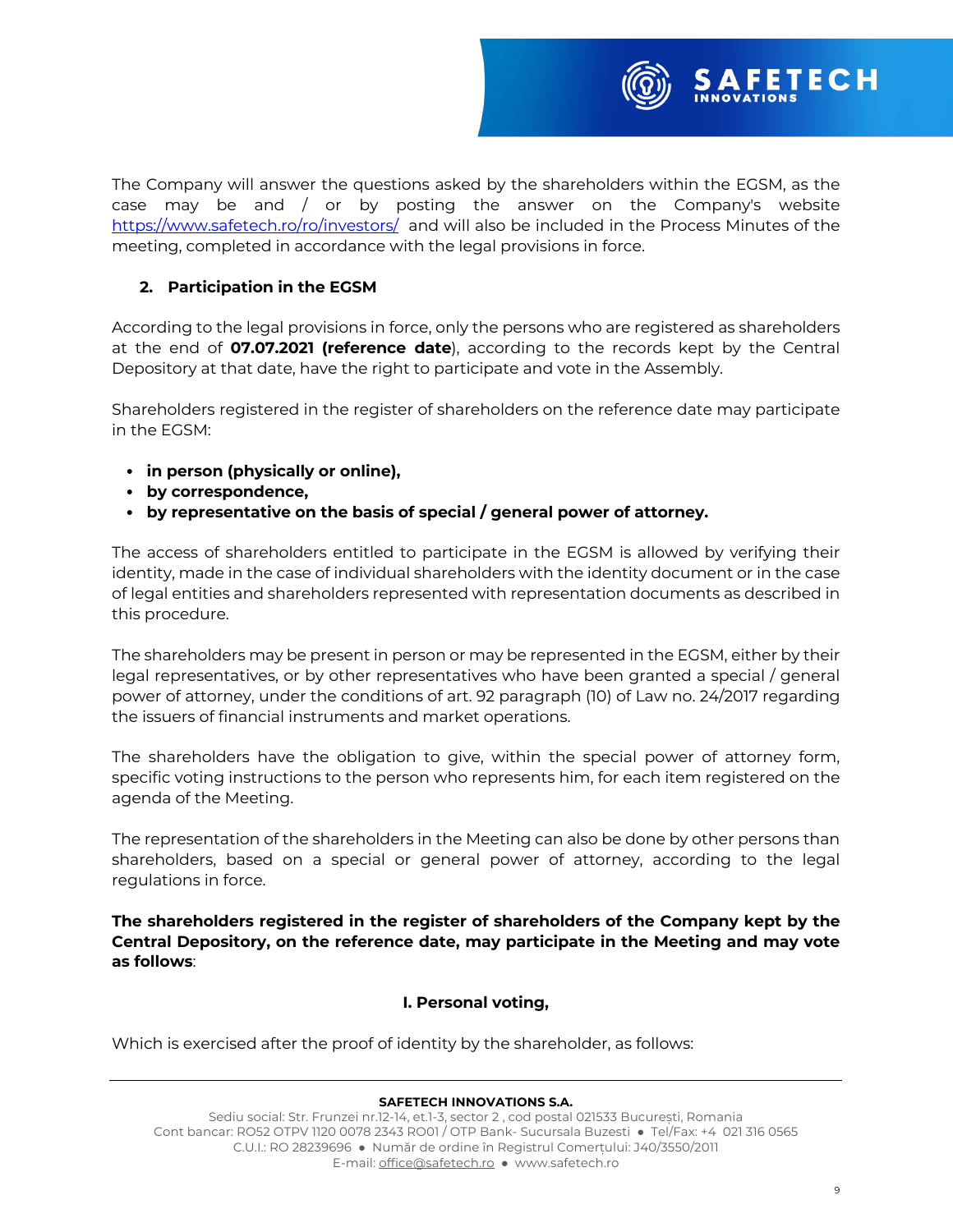

- a) in the case of natural person shareholders, by the simple proof of identity made with the identity document (identity card, identity card, passport, residence permit);
- b) in the case of legal entities shareholders: unique registration code in original or copy in accordance with the original, identity document of the legal representative (identity card, identity card, passport, residence permit). The quality of legal representative is proved by a certificate issued by the trade register or any equivalent document issued by a competent authority of the state in which the shareholder is legally registered, presented in original or in copy according to the original. The documents attesting the quality of legal representative of the legal person shareholder will be issued at most 30 days before the reference date. The documents presented in a language other than English will be accompanied by the translation made by an authorized translator in Romanian / English.

The shareholders physically present at the EGSM may choose to express their vote **by means of paper ballots or using electronic means of voting.** 

# **II. Online Voting**

Electronic means of voting will be used according to art.197 of Regulation 5/2018 of the F.S.A. (in Romanian "A.S.F.") regarding the issuers of financial instruments and market operations by accessing the **link https://safe.evote.ro/login** to login from any device connected to the internet.

For identification and online access to the EGMS, the shareholders provide the following information:

## **a) Natural Persons:**

- Name surname Personal Numeric Code (CNP)
- Email address
- Copy of identity document (identity card, identity card, passport, residence permit)
- Phone number (optional)

## **b) Legal entities:**

- Name of legal person;
- Unique registration code (CUI);
- Name First name legal representative;
- Personal Numeric Code (CNP) legally represented;
- Email address
- Legal representative identity card (identity card, identity card, passport, residence permit)
- Copy of the ascertaining certificate issued by the trade register or any equivalent document issued by a competent authority of the state in which the shareholder of the legal person is legally registered, presented in original or in copy according to the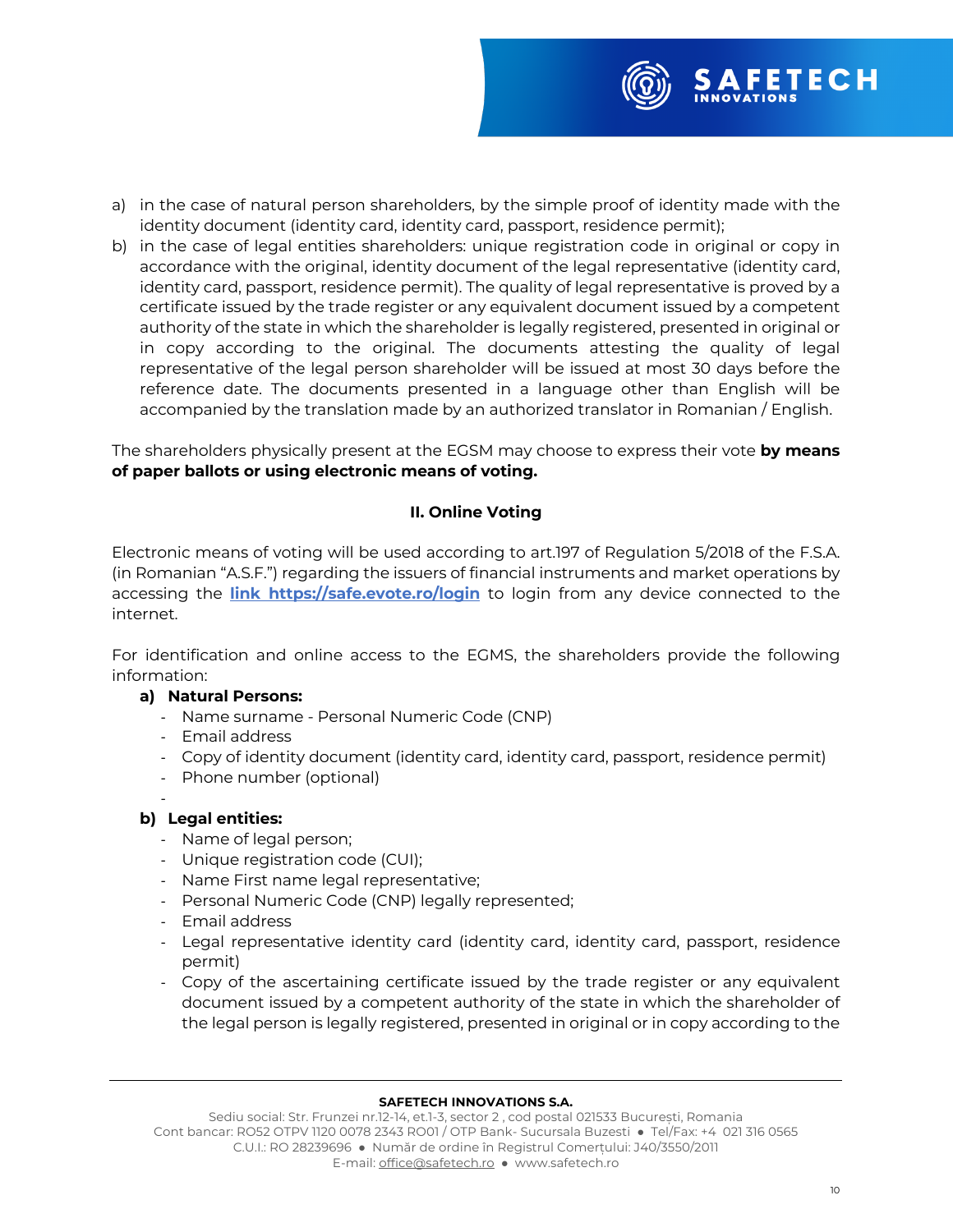

original. The documents attesting the quality of legal representative of the legal person shareholder will be issued at most 30 days before the reference date \*

- Phone number (optional)

The documents presented in a language other than English will be accompanied by the translation made by an authorized translator in Romanian / English.

The electronic copy of the above-mentioned documents will be uploaded online in the dedicated fields.

File to be uploaded can have one of the following extensions: .jpg, .pdf, .png. Shareholders can connect and vote whenever they want within the designated voting period by mail and / or live, the last voting option being the registered one.

The identification made by the Company in the case of natural persons gives access to the General Meetings of the Company in the situation in which the respective natural person is a shareholder at the afferent reference date.

The identification made by the Company in the case of legal entities, special or general power of attorney gives access to the General Meetings of the Company after proving each time the validity of the legal representative, respectively of the authorized person.

In the event that after the identification process there are discrepancies between the data provided by the shareholder and those in the Register of Shareholders at the reference date, the shareholder will be notified and will be directed to contact the Shareholder Relations Department at investors@safetech.ro or phone number +40 31 225 33 73.

## **III. Voting by Power of attorney**

It is exercised after proving the identity by the shareholder, based on the above-mentioned documents, accompanied by the power of attorney.

The special power of attorney can be granted to any person for representation in a single General Shareholders Meetings and contains specific voting instructions from the shareholder, clearly specifying the voting option for each item on the agenda of the General Shareholders Meetings.

The representation of the shareholders in the Meeting can be done by proxy, only by completing and signing the corresponding special power of attorney form.

The representation will be possible both through other shareholders and through third parties. Shareholders without exercise capacity or with restricted exercise capacity may grant special power of attorney to other persons, in accordance with the law.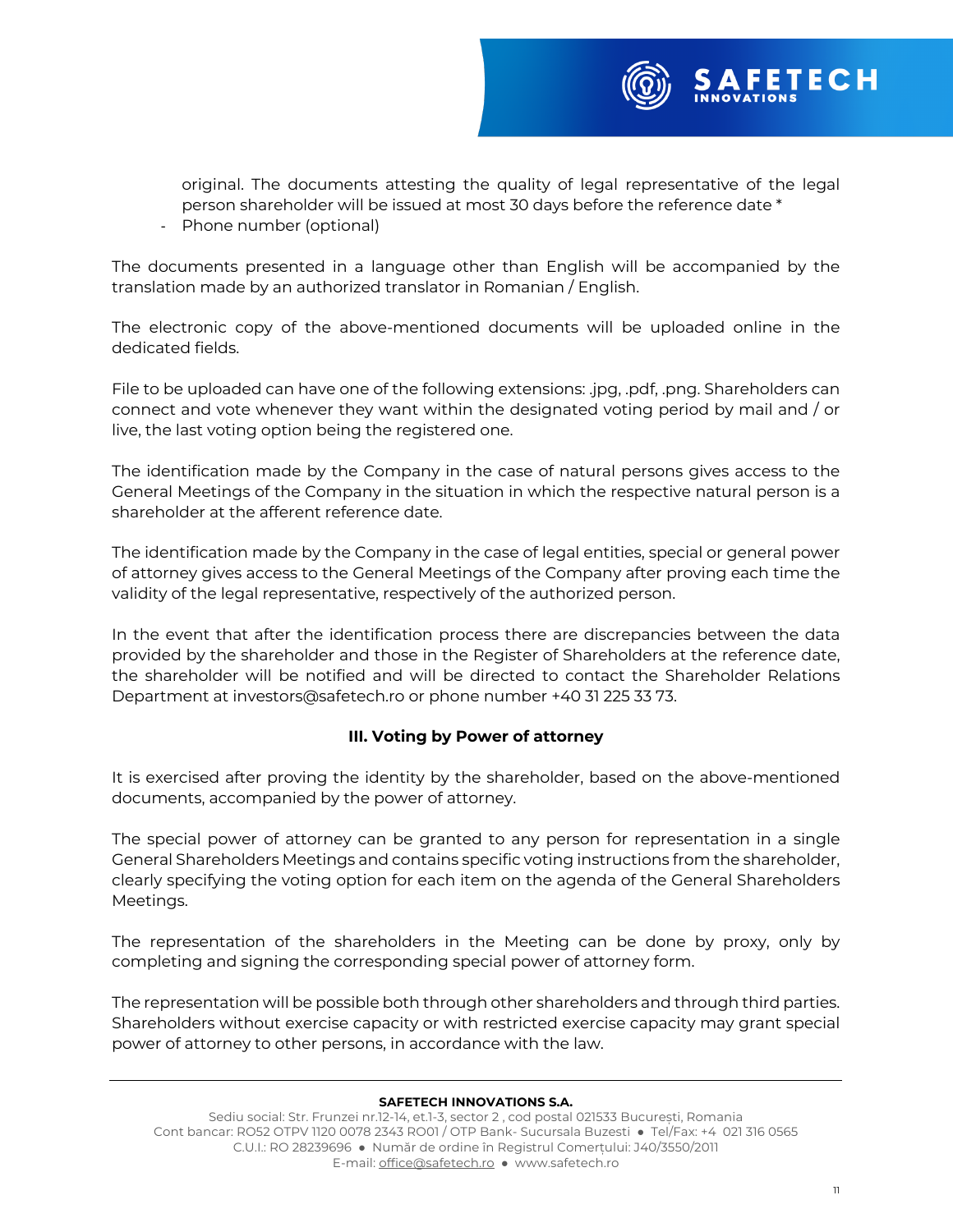

The special power of attorneys' forms will be completed and signed by the shareholder **in three original copies:** one of the copies will be submitted to the Company, one copy will be handed to the representative and the third copy will remain with the represented shareholder.

The special / general Power of attorneys, in original or copy containing the mention according to the original under the representative's signature, under the sanction of losing the right to vote, will be submitted / sent to the Company's headquarters in Bucharest, 2nd District, 12-14 Frunzei Street, floor 1 and 2, **at least 48 hours before the first Meeting**, so that they will be received no later than **17.07.2021 at 11:00.** 

Power of attorney not submitted in time will not be considered.

Power of attorneys can also be sent by e-mail until the deadline mentioned above, by a document signed with an extended electronic signature, according to Law no. 455/2001 regarding the electronic signature - by e-mail to the address: investors@safetech.ro.

Regardless of the manner of transmission of the Power of attorneys of representation in the Meeting, this must contain the mention written on the envelope, clearly and in capital letters "POWER OF ATTORNEY FOR THE GENERAL MEETING OF SHAREHOLDERS".

If a shareholder is represented by a credit institution providing custody services, it may vote at the general meeting of shareholders on the basis of voting instructions received by electronic means of communication, without the need for a special power of attorney, or general information by the shareholder, subject to the submission to the Company by the abovementioned custodian credit institution of a statement on its own responsibility, signed by the legal representative (s) of the credit institution stating the name (s) of the shareholder (in clear ) in whose name the credit institution participates and votes in that GMS, and (ii) the fact that the credit institution provides custody services for that shareholder.

The above-mentioned declaration must be submitted in original, signed and stamped, or by e-mail with an extended electronic signature incorporated according to Law no. 455/2001 regarding the electronic signature, at the address investors@safetech.ro, at the latest **48 hours before the respective EGSM** for which the credit institution votes.

In this case, the credit institution shall vote through any person in its administrative or management bodies or in its employees; a proof / declaration attesting that the respective persons have this quality will be submitted together with the statement of the credit institution mentioned above.

The custodian votes in the general meeting of shareholders exclusively in accordance with and within the limits of the instructions received from his clients having the quality of shareholders at the reference date.

## **SAFETECH INNOVATIONS S.A.**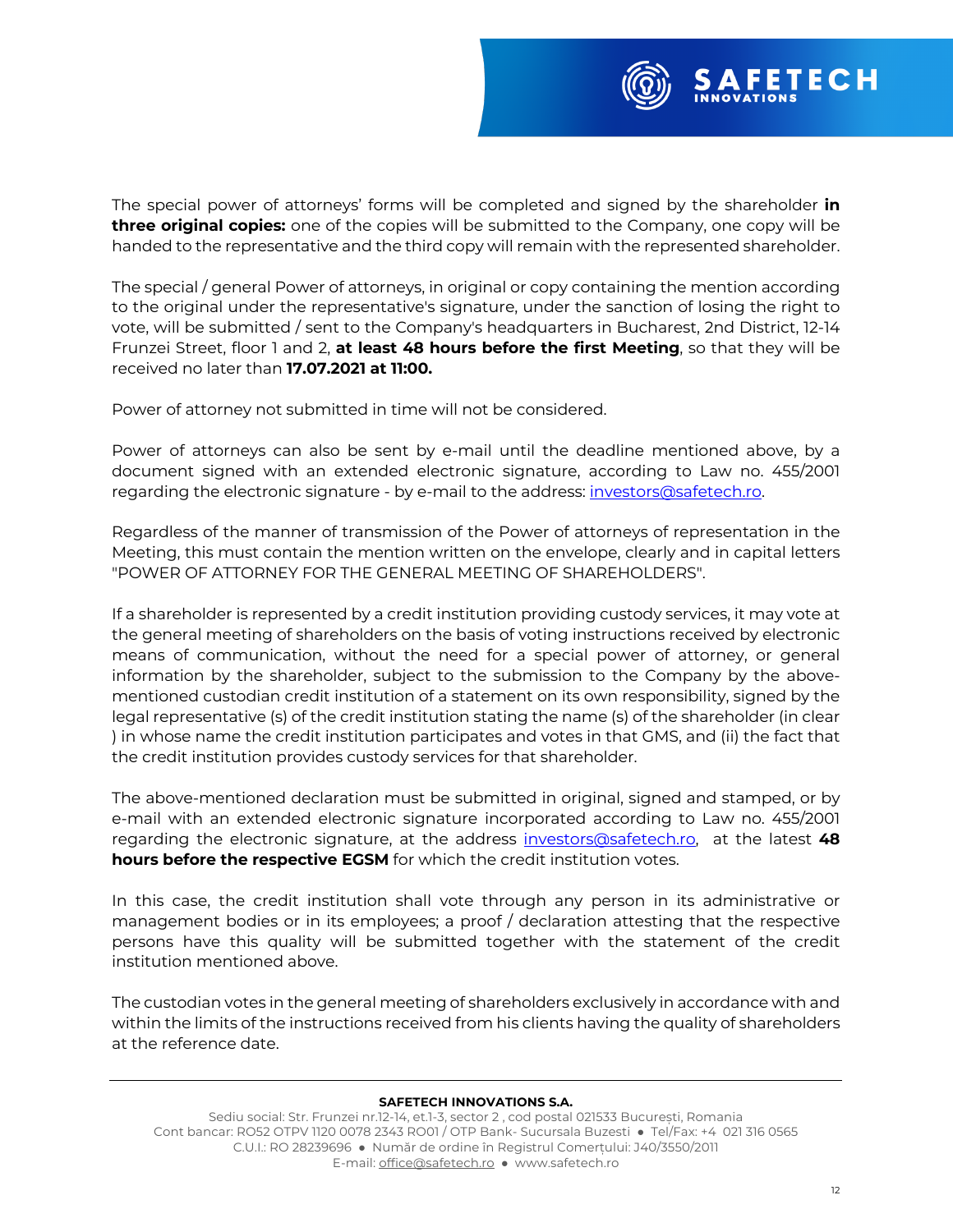

The company accepts a general power of attorney given by a shareholder, as a client, an intermediary or a lawyer, without requesting additional documents relating to that shareholder, if the general power of attorney is signed by that shareholder and is accompanied by a statement on his own responsibility by the legal representative of the intermediary or by the lawyer who received the power of attorney through the general power of attorney, stating that:

a) the shareholder is the client of the agent;

b) the general power of attorney is signed by the respective shareholder (including by attachment of electronic signature, if applicable).

The statement described above must be submitted in original to the Company (at the same time as the general power of attorney form and at the same contact details indicated in the call), signed, and stamped (if applicable) by the intermediary / lawyer (without completing other formalities regarding its form)

# **IV. Voting by correspondence**

The shareholders registered in the company's shareholders register on the reference date have the possibility to vote by correspondence, before the EGSM by using the voting form by mail made available to them starting with 16.06.2021 on the Company's website: https://www.safetech.ro/ro/investors/

• through the electronic voting platform, accessing the link https://safe.evote.ro/login

• at the company's headquarters in Bucharest, 2nd District, 12-14 Frunzei Street, floor 1.

Voting forms by correspondence can be sent in original at the company's headquarters in Bucharest, 2nd District, 12-14 Frunzei Street, floor 1 and 2, so that they can be received no later than 14.04.2021 at 10:00 or electronically by electronic means of voting as detailed below. Voting forms by mail can be sent by e-mail until the deadline mentioned above, by a document signed with an extended electronic signature, according to Law no. 455/2001 regarding the electronic signature - at the address: investors@safetech.ro.

The voting forms by correspondence in original or email in the above conditions will be accompanied by the documents proving the quality of shareholder, respectively:

a) in the case of individual shareholders: copy of the identity document (identity card, identity card, passport, residence permit) according to the original.

b) in the case of legal entities shareholders: copy of a unique registration code according to the original, copy of the identity document of the legal representative (identity card, identity card, passport, residence permit) according to the original. The quality of legal representative is proved by a certificate issued by the trade register, or any equivalent document issued by a